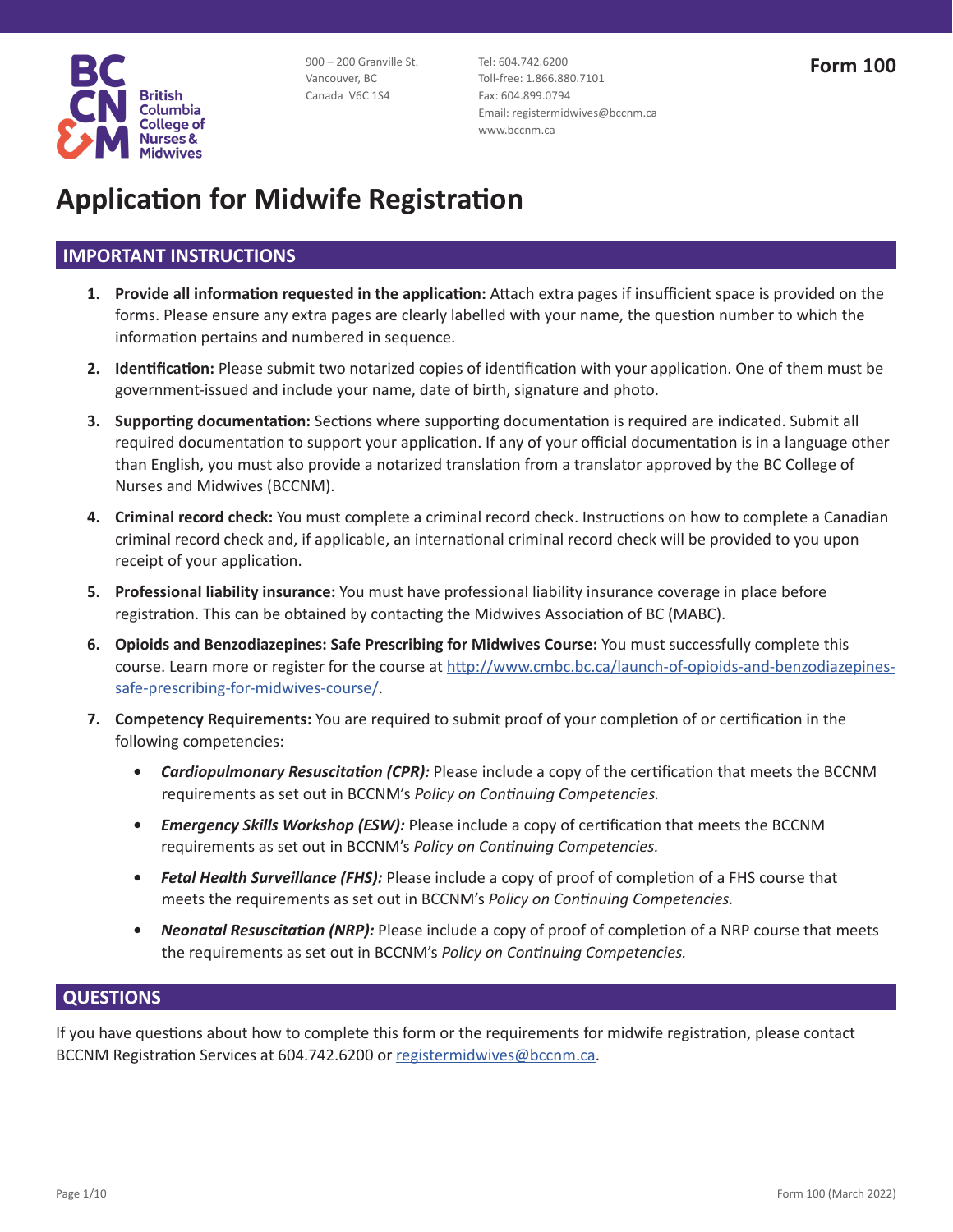

900 – 200 Granville St. Vancouver, BC Canada V6C 1S4

Tel: 604.742.6200 Toll-free: 1.866.880.7101 Fax: 604.661.0531 Email: registermidwives@bccnm.ca www.bccnm.ca

## **Application for Midwife Registration**

| <b>PART A - Personal information</b>                                                                                      |  |     |                                                                                                                                                                                                                                           |
|---------------------------------------------------------------------------------------------------------------------------|--|-----|-------------------------------------------------------------------------------------------------------------------------------------------------------------------------------------------------------------------------------------------|
| A. Identification                                                                                                         |  |     |                                                                                                                                                                                                                                           |
|                                                                                                                           |  |     |                                                                                                                                                                                                                                           |
|                                                                                                                           |  |     |                                                                                                                                                                                                                                           |
|                                                                                                                           |  |     |                                                                                                                                                                                                                                           |
|                                                                                                                           |  |     |                                                                                                                                                                                                                                           |
|                                                                                                                           |  |     |                                                                                                                                                                                                                                           |
| Gender: Male Female                                                                                                       |  |     |                                                                                                                                                                                                                                           |
| must be government-issued and include your name, date of birth, signature and photo.                                      |  |     | Supporting documentation required: Please attach notarized copies of two pieces of identification, one of them                                                                                                                            |
| B. Previous Names/Alias (including name changes, maiden names, and preferred names)                                       |  |     |                                                                                                                                                                                                                                           |
| Have you ever been known by any other names? $\Box$ Yes $\Box$ No If yes, please complete:                                |  |     |                                                                                                                                                                                                                                           |
|                                                                                                                           |  |     |                                                                                                                                                                                                                                           |
|                                                                                                                           |  |     |                                                                                                                                                                                                                                           |
| certificate) if any of your documentation is in a different name than the one you are using now.                          |  |     | Supporting documentation required: You must submit proof of a name change (e.g. notarized copy of a marriage                                                                                                                              |
|                                                                                                                           |  |     | C. Indigenous Status (this section is optional and can be filled out if you wish to self-identify as an Indigenous person)                                                                                                                |
| Are you an Indigenous person? $\Box$ Yes $\Box$ No                                                                        |  |     |                                                                                                                                                                                                                                           |
| If yes, which Indigenous band and/or nation do you belong to?                                                             |  |     |                                                                                                                                                                                                                                           |
| D. Authorization to work in Canada (You must be a Canadian citizen or have authorization to reside and work in<br>Canada) |  |     |                                                                                                                                                                                                                                           |
| Are you a Canadian citizen?                                                                                               |  | Yes | <b>No</b>                                                                                                                                                                                                                                 |
| If no, do you have the authorization to reside and work in Canada?                                                        |  | Yes | No                                                                                                                                                                                                                                        |
|                                                                                                                           |  |     | Supporting documentation required: If you are a Canadian citizen, please enclose a notarized copy of your birth<br>certificate, or citizenship card, or Canadian passport. If you are not a Canadian citizen, please enclose proof of the |

authorization to reside and work in Canada, i.e. a notarized copy of your permanent resident status or work permit.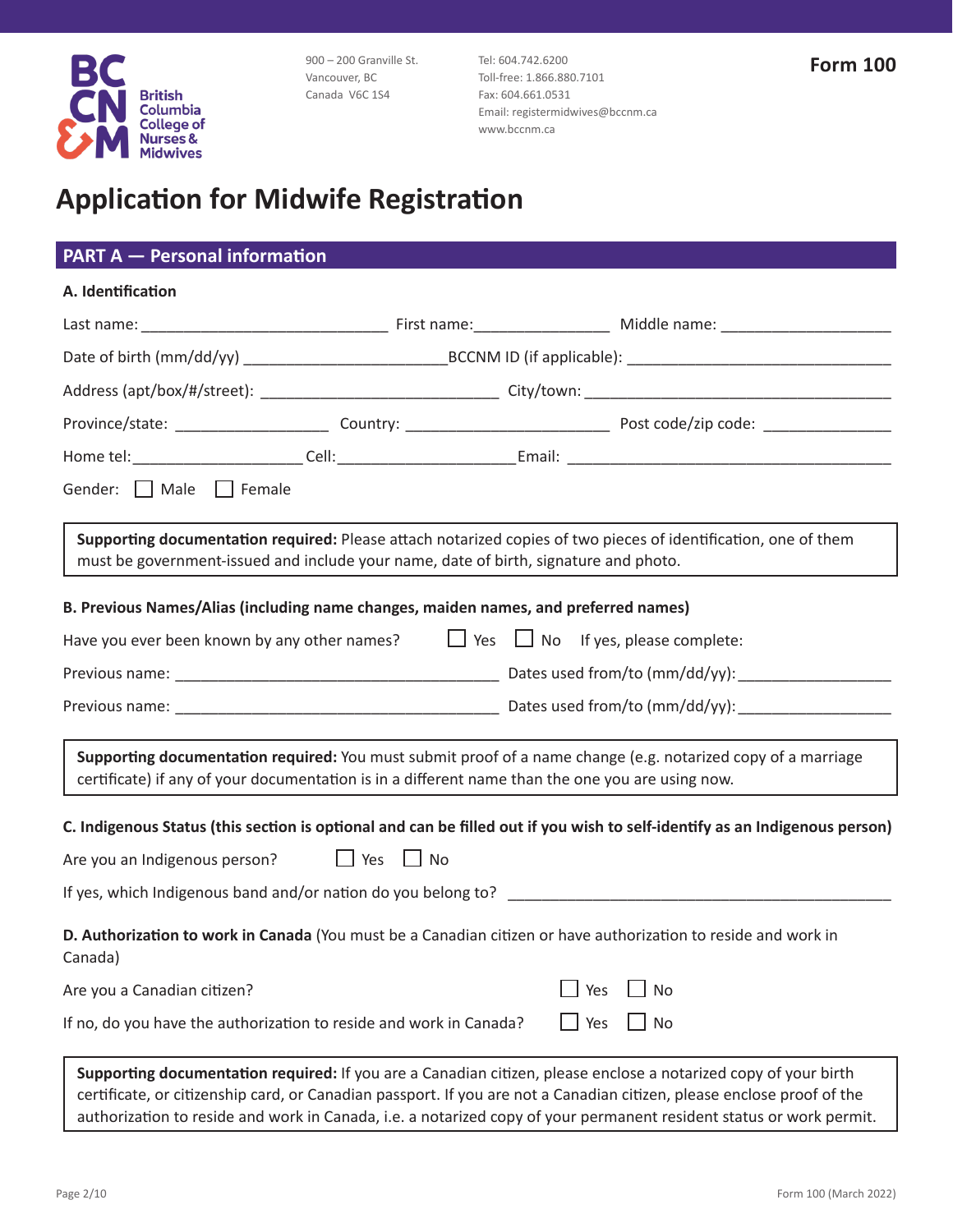Applicant name:

|    | <b>PART B - Application Category</b>                                                                                                                                                          |  |
|----|-----------------------------------------------------------------------------------------------------------------------------------------------------------------------------------------------|--|
|    | Complete section A if you are applying for registration with BCCNM for the first time. Complete section B if you are<br>applying to reinstate your registration.                              |  |
|    | Please select one or more of the following as applicable if this is your first time applying for registration with BCCNM.                                                                     |  |
|    | $1.$ $1am:$                                                                                                                                                                                   |  |
|    | $\Box$ A graduate from the (university): __________________________________ midwifery program recognized by BCCNM <sup>1</sup> .                                                              |  |
|    |                                                                                                                                                                                               |  |
|    | I am currently registered in (Canadian jurisdiction(s)): __________________________________ and am applying for<br>registration under the Canadian Free Trade Agreement (CFTA) <sup>2</sup> . |  |
|    |                                                                                                                                                                                               |  |
|    | A full-time faculty member of the (university): ________________________________ midwifery education program<br>which is recognized by BCCNM.                                                 |  |
|    |                                                                                                                                                                                               |  |
| 2. | I am requesting a registration start date of (dd/mm/yy):<br>1 am applying for the following<br>class of registration:                                                                         |  |
|    | Practising midwife                                                                                                                                                                            |  |
|    | Provisional midwife                                                                                                                                                                           |  |
|    | Non-practising midwife                                                                                                                                                                        |  |

<sup>1</sup> BCCNM recognized midwifery programs include: Baccalaureate Midwifery Program of University of British Columbia in BC, Mount Royal University in Alberta, and Laurentian University, McMaster University and Ryerson University in Ontario. Internationally Educated Midwives Bridging Program of University of British Columbia in BC and Ryerson University in Ontario.

<sup>2</sup> In accordance with CFTA, BCCNM will register midwives in the registration class equivalent to their status in the jurisdiction of origin.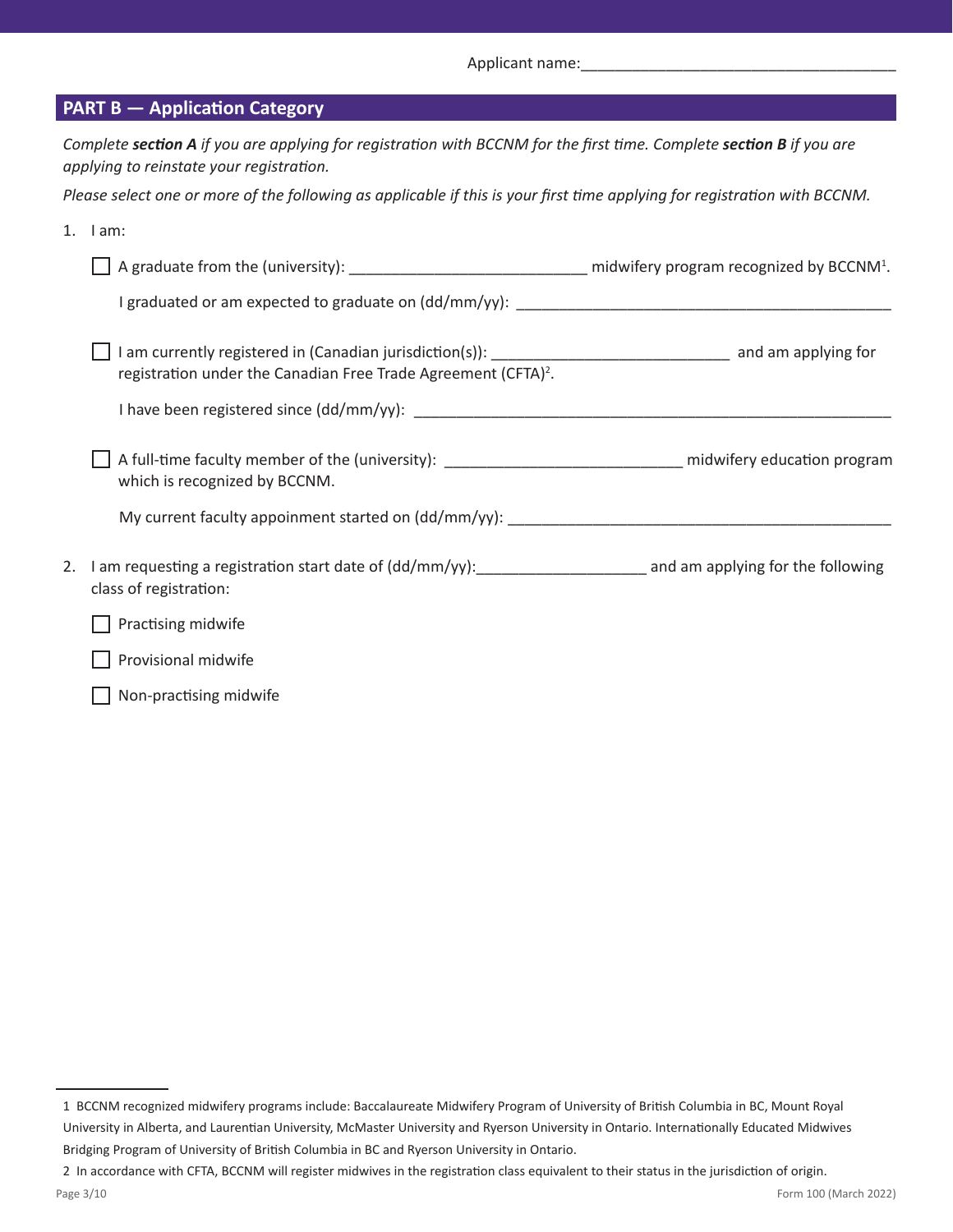#### **Part C — Education**

#### **A. Midwifery education program<sup>3</sup>**

*To be filled out only if you have completed any midwifery education programs and/or midwifery bridging programs which are not recognized by BCCNM, either internationally or in Canada.*

|    |                                           | Name of school:                     |  |
|----|-------------------------------------------|-------------------------------------|--|
|    | Jurisdiction/Country where recognized:    | Length of program:                  |  |
|    | Graduation date (dd/mm/yy): _____________ | Degree/diploma/certificate granted: |  |
| 2. |                                           | Name of school: Name of school:     |  |
|    | Jurisdiction/Country where recognized:    | Length of program:                  |  |
|    |                                           | Degree/diploma/certificate granted: |  |

**Supporting documentation required:** If you are applying for registration upon graduation from a BCCNM recognized baccalaureate midwifery program or bridging program for internationally educated midwives, please:

 $\Box$  Attach a copy of proof of graduation or program completion

Arrange for your midwifery program to forward your Record of Clinical Experience to BCCNM; and

 $\Box$  Arrange for your university to forward your official transcript to BCCNM.

#### **B. Canadian Midwifery Registration Examination (CMRE)**

*This subsection applies to applicants who are applying for registration upon graduation from a BCCNM baccalaureate midwifery program or bridging program.*

Please fill out the following regarding CMRE:

I have registered to take the CMRE on the following date (dd/mm/yy):

 $\Box$  I have passed the CMRE and I have requested that my results be provided to BCCNM.

 $\Box$  I have passed the CMRE and BCCNM has my results.

#### **C. Nursing program**

*To be filled out if you have additional nursing education<sup>4</sup>*

| Name of program:                       | Name of school:                     |
|----------------------------------------|-------------------------------------|
| Jurisdiction/Country where recognized: | Length of program:                  |
| Graduation date (dd/mm/yy):            | Degree/diploma/certificate granted: |

<sup>3</sup> For applicants applying for registration under the CFTA, this information is requested for purposes of maintaining the BCCNM database only and does not pertain to the registration process.

<sup>4</sup> This information is requested for the purposes of maintaining the BCCNM database only and does not pertain to the registration process.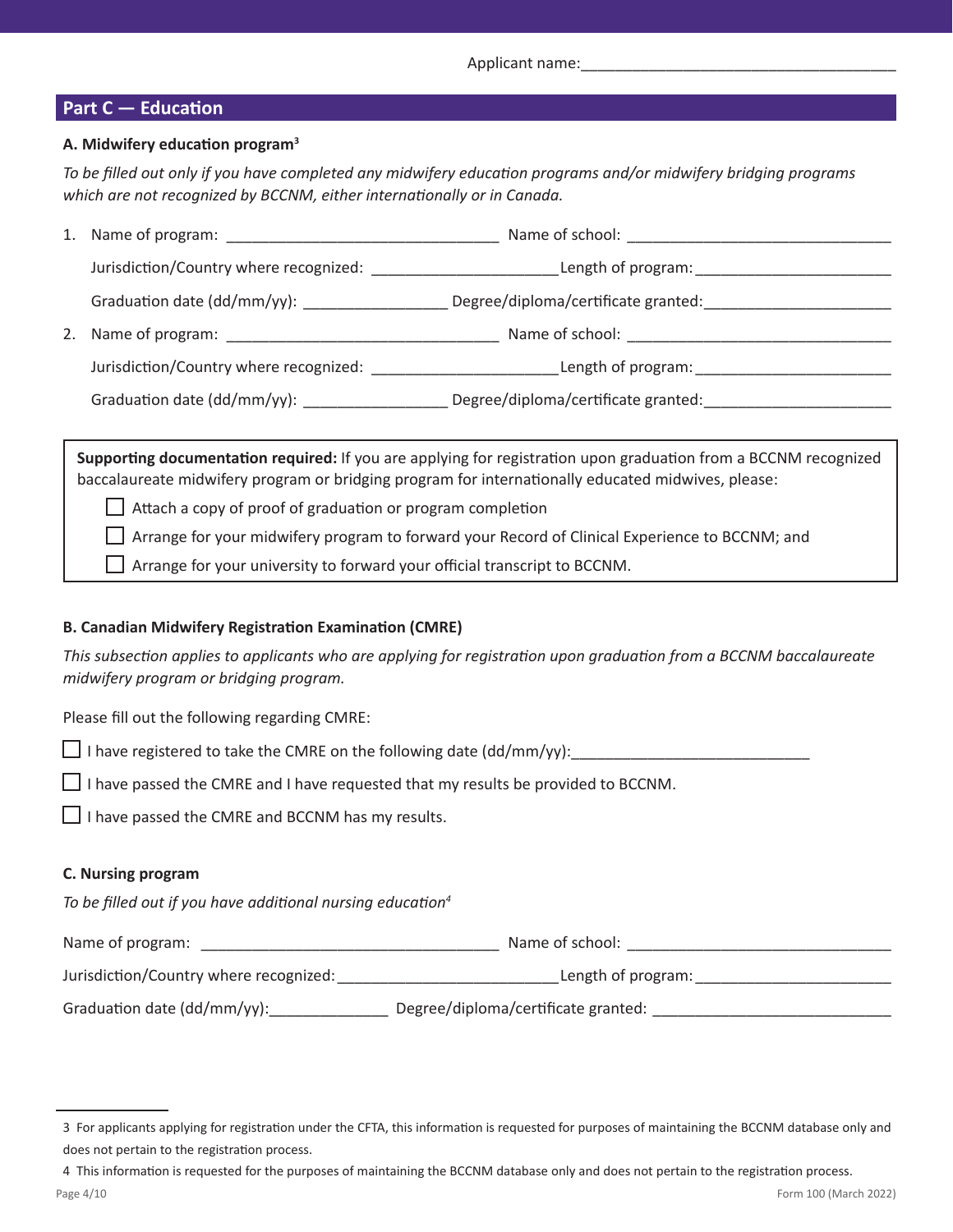Applicant name:\_\_\_\_\_\_\_\_\_\_\_\_\_\_\_\_\_\_\_\_\_\_\_\_\_\_\_\_\_\_\_\_\_\_\_\_\_

| Part D - Midwifery registration |  |  |
|---------------------------------|--|--|
|                                 |  |  |

|    | A. Registration in other Canadian jurisdictions                                                                                                                                                                                                                                       |
|----|---------------------------------------------------------------------------------------------------------------------------------------------------------------------------------------------------------------------------------------------------------------------------------------|
|    | Are you currently or have you ever been registered to practice midwifery in any other Canadian province or territory?                                                                                                                                                                 |
|    | $\Box$ Yes<br>$\Box$ No                                                                                                                                                                                                                                                               |
|    | If yes, please list all provinces or territories where you are currently or have previously been registered:                                                                                                                                                                          |
|    |                                                                                                                                                                                                                                                                                       |
|    |                                                                                                                                                                                                                                                                                       |
|    |                                                                                                                                                                                                                                                                                       |
| 2. |                                                                                                                                                                                                                                                                                       |
|    |                                                                                                                                                                                                                                                                                       |
|    |                                                                                                                                                                                                                                                                                       |
|    |                                                                                                                                                                                                                                                                                       |
|    |                                                                                                                                                                                                                                                                                       |
|    |                                                                                                                                                                                                                                                                                       |
|    | Did you meet the new registrant requirements in any of the province(s)/territories you are currently or have previously<br>been registered in?<br>$\Box$ Yes<br>$\Box$ No<br>$\Box$ Unknown<br>If yes, in which province(s)/territories have you met the new registrant requirements? |
|    | Supporting documentation required: Please enclose a copy of your most recent certificate of registration for any<br>province where you are currently or have most recently been registered.                                                                                           |
|    | <b>B. Registration outside of Canada</b>                                                                                                                                                                                                                                              |
|    | Are you currently or have you ever been licensed/certified/registered to practice midwifery in a jurisdiction outside of<br>Canada?                                                                                                                                                   |
|    | $\Box$ Yes<br>$\Box$ No                                                                                                                                                                                                                                                               |
|    | If yes, please list all countries where you are currently or have previously been registered:                                                                                                                                                                                         |
|    |                                                                                                                                                                                                                                                                                       |
|    |                                                                                                                                                                                                                                                                                       |
|    |                                                                                                                                                                                                                                                                                       |
| 2. |                                                                                                                                                                                                                                                                                       |
|    |                                                                                                                                                                                                                                                                                       |
|    |                                                                                                                                                                                                                                                                                       |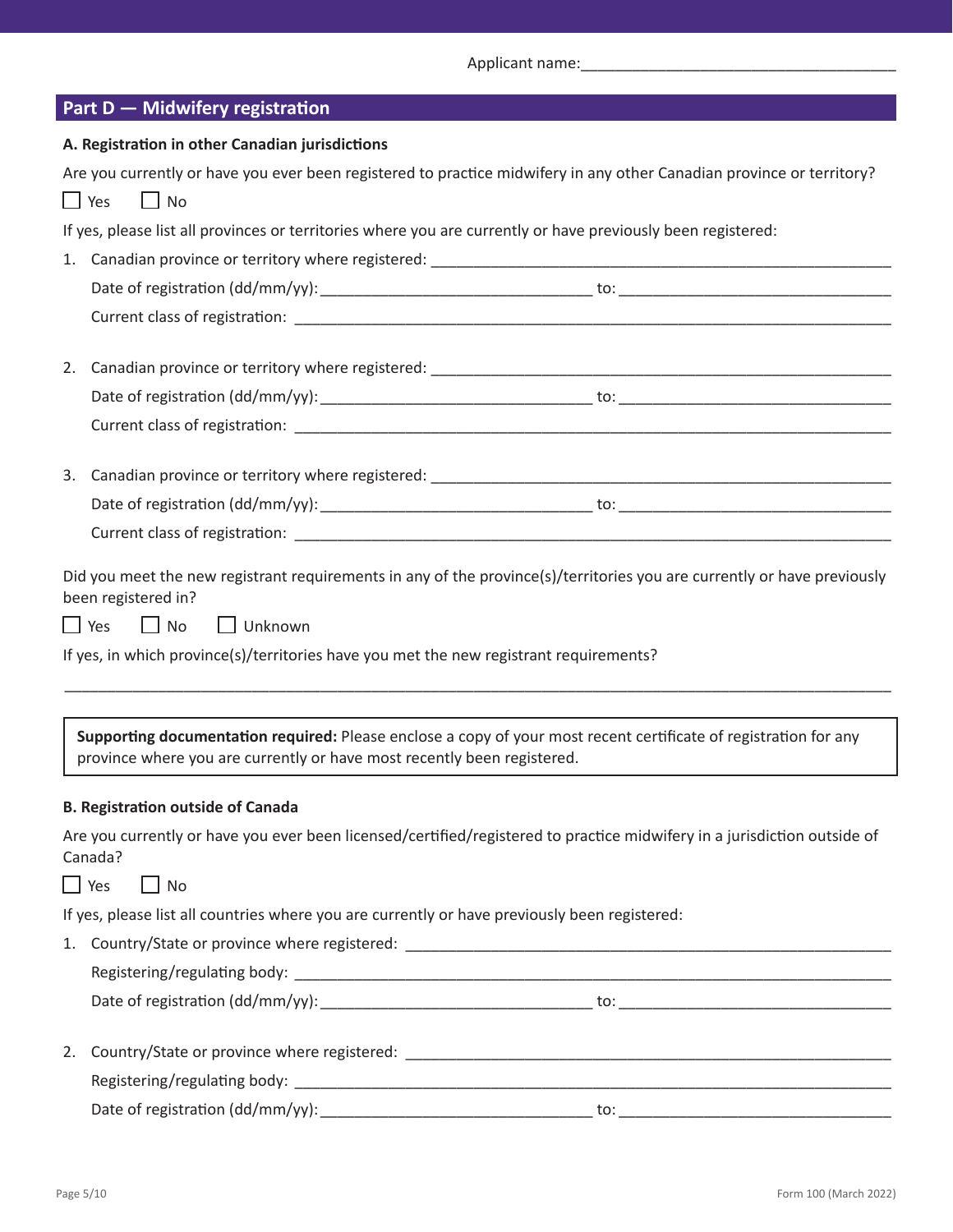#### **Part E — Clinical experience<sup>5</sup>**

#### **A. Clinical experience/active practice**

Check off the boxes below that apply:

| $\Box$ I have met the clinical experience requirements for practising midwife registration and my record of clinical |              |
|----------------------------------------------------------------------------------------------------------------------|--------------|
| experience is being forwarded by:                                                                                    | (required    |
| for new graduates and those who have completed a bridging program for internationally-educated midwives).            |              |
| $\vert \ \vert$ I have met the active practice requirements for the province of                                      | for the past |
| years.                                                                                                               |              |

#### **B. Clinical experience numbers**

Fill in all the boxes with your clinical experience numbers for the past five years from the date of your application:

|                                   |                       | <b>Attended in a Regulated Jurisdiction in Canada</b> |                              | <b>Other</b>                    |
|-----------------------------------|-----------------------|-------------------------------------------------------|------------------------------|---------------------------------|
| Births attended in an             | Births attended in a  | Births attended                                       | <b>Total births attended</b> | <b>Total births</b> attended in |
| out-of-hospital setting           | hospital as principal | as a midwife <b>with</b>                              | as a midwife                 | a regulated jurisdiction        |
| as principal midwife <sup>6</sup> | midwife               | $\text{continuity}^7$                                 | (both principal and          | outside of Canada               |
| (no transfer of care)             | (no transfer of care) |                                                       | second midwife)              |                                 |
|                                   |                       |                                                       |                              |                                 |

#### **C. Verification**

*If you are applying for reinstatement of registration, you must ask one of your referees, preferably a midwife with whom you have practiced directly, to verify your clinical experience over the past five years.*

I have asked \_\_\_\_\_\_\_\_\_\_\_\_\_\_\_\_\_\_\_\_\_\_\_\_\_\_\_\_\_\_\_\_\_\_ to verify my clinical experience numbers and if BCCNM does not receive this verification, the referee can be contacted directly at:

Email:\_\_\_\_\_\_\_\_\_\_\_\_\_\_\_\_\_\_\_\_\_\_\_\_\_\_\_\_\_\_\_\_\_\_\_\_\_\_\_\_\_\_\_\_\_\_ Phone: \_\_\_\_\_\_\_\_\_\_\_\_\_\_\_\_\_\_\_\_\_\_\_\_\_\_\_\_\_\_\_\_\_\_\_\_\_\_

#### **D. Clinical experience by practice site**

*Applicants applying under the CFTA are not required to fill out the number of births attended as a principal midwife in this subsection.*

Beginning with the most recent, please list all of your clinical practice sites in the past five years.

| $1_{-}$           | to: ___________                                                                                                                                                                                                                                                                                                                                                                                                                                                                                                                                                                                                                                                                                                                                                                         |                                                                                                                                                                                                                                                                                                                                                                                                                                                           |
|-------------------|-----------------------------------------------------------------------------------------------------------------------------------------------------------------------------------------------------------------------------------------------------------------------------------------------------------------------------------------------------------------------------------------------------------------------------------------------------------------------------------------------------------------------------------------------------------------------------------------------------------------------------------------------------------------------------------------------------------------------------------------------------------------------------------------|-----------------------------------------------------------------------------------------------------------------------------------------------------------------------------------------------------------------------------------------------------------------------------------------------------------------------------------------------------------------------------------------------------------------------------------------------------------|
| Practice contact: |                                                                                                                                                                                                                                                                                                                                                                                                                                                                                                                                                                                                                                                                                                                                                                                         |                                                                                                                                                                                                                                                                                                                                                                                                                                                           |
|                   |                                                                                                                                                                                                                                                                                                                                                                                                                                                                                                                                                                                                                                                                                                                                                                                         |                                                                                                                                                                                                                                                                                                                                                                                                                                                           |
| 2.                |                                                                                                                                                                                                                                                                                                                                                                                                                                                                                                                                                                                                                                                                                                                                                                                         |                                                                                                                                                                                                                                                                                                                                                                                                                                                           |
|                   |                                                                                                                                                                                                                                                                                                                                                                                                                                                                                                                                                                                                                                                                                                                                                                                         |                                                                                                                                                                                                                                                                                                                                                                                                                                                           |
|                   |                                                                                                                                                                                                                                                                                                                                                                                                                                                                                                                                                                                                                                                                                                                                                                                         |                                                                                                                                                                                                                                                                                                                                                                                                                                                           |
|                   | Practice name: Name and Separate and Separate and Separate and Separate and Separate and Separate and Separate and Separate and Separate and Separate and Separate and Separate and Separate and Separate and Separate and Sep<br><u> 1980 - Johann Barn, fransk politik (f. 1980)</u><br>Practice name: The contract of the contract of the contract of the contract of the contract of the contract of the contract of the contract of the contract of the contract of the contract of the contract of the contract of<br>Practice contact: The contract of the contract of the contract of the contract of the contract of the contract of the contract of the contract of the contract of the contract of the contract of the contract of the contract<br>Country: ________________ | Practiced from (dd/mm/yy): _____________<br>Phone: ____________________________<br># of births attended as principal midwife:<br>Practiced from (dd/mm/yy): _____________<br>Phone: will be a series of the series of the series of the series of the series of the series of the series of the series of the series of the series of the series of the series of the series of the series of the series of<br># of births attended as principal midwife: |

<sup>5</sup> For applicants applying for registration under the CFTA or applying for reinstatement of registration, clinical experience information is requested for the purposes of crediting your Canadian midwifery experience towards BC active practice requirement after registration.

<sup>6</sup> A midwife who, in practice or as a part of the education program, is the most responsible care provider for a client during the intrapartum period. Such responsibility would normally include conducting the delivery of the newborn and managing the third stage of labour, unless there were clinical indications for transferring care to a physician.

<sup>7</sup> For applicants applying for registration under the CFTA or applying for reinstatement of registration, continuity of care means the provision of midwifery services during the antepartum, intrapartum and postpartum periods, to a client.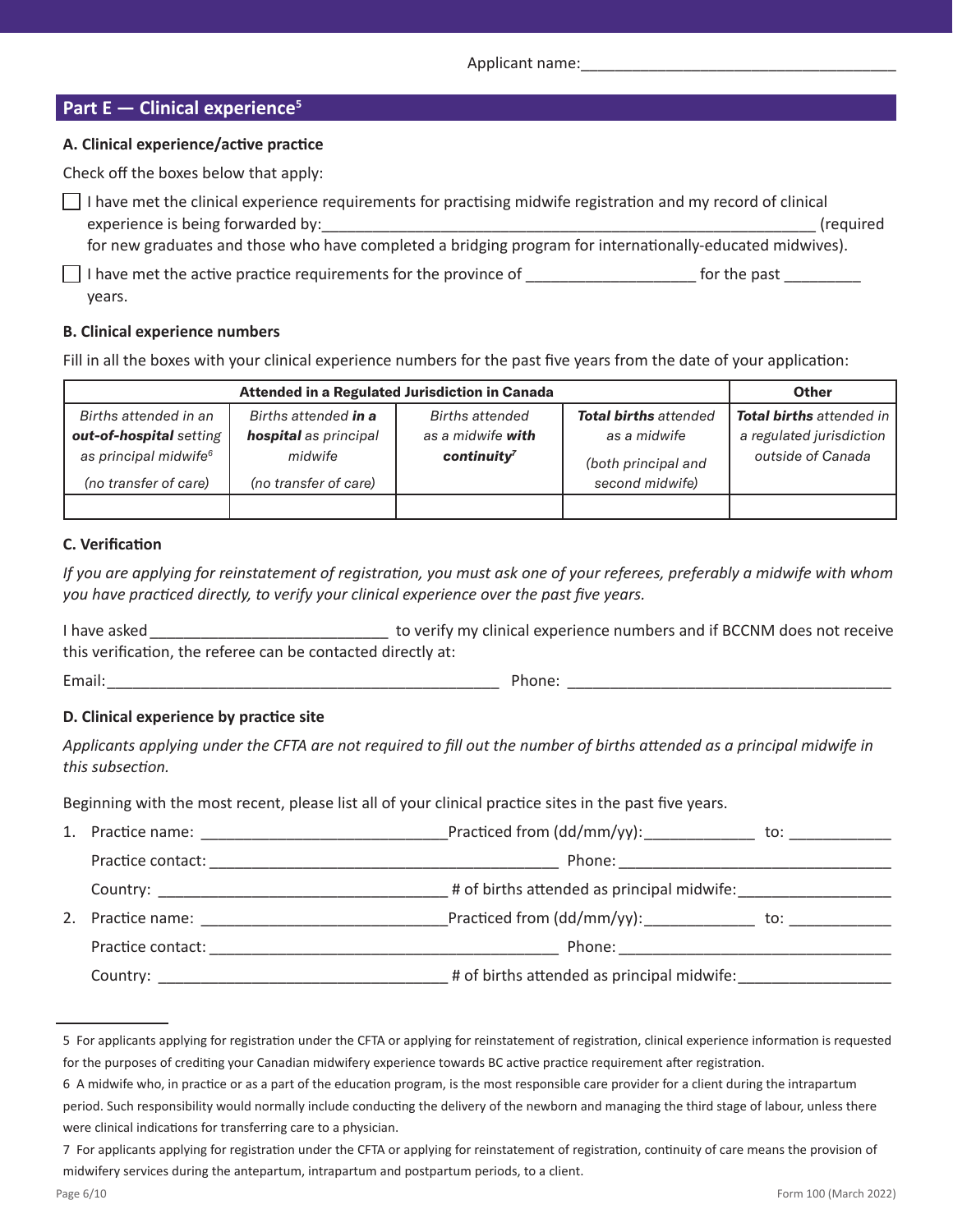Applicant name:\_\_\_\_\_\_\_\_\_\_\_\_\_\_\_\_\_\_\_\_\_\_\_\_\_\_\_\_\_\_\_\_\_\_\_\_\_

## **Part E — Clinical experience cont'd**

| D. Clinical experience by practice site cont'd                                                                   |  |
|------------------------------------------------------------------------------------------------------------------|--|
|                                                                                                                  |  |
|                                                                                                                  |  |
|                                                                                                                  |  |
|                                                                                                                  |  |
|                                                                                                                  |  |
|                                                                                                                  |  |
| <b>E. Hospital privileges</b>                                                                                    |  |
| Does not apply to new graduates of recognized midwifery programs.                                                |  |
| Beginning with the most recent, please list all hospitals where you have held privileges in the past five years. |  |
|                                                                                                                  |  |
|                                                                                                                  |  |
|                                                                                                                  |  |
|                                                                                                                  |  |
|                                                                                                                  |  |
|                                                                                                                  |  |
|                                                                                                                  |  |
|                                                                                                                  |  |
|                                                                                                                  |  |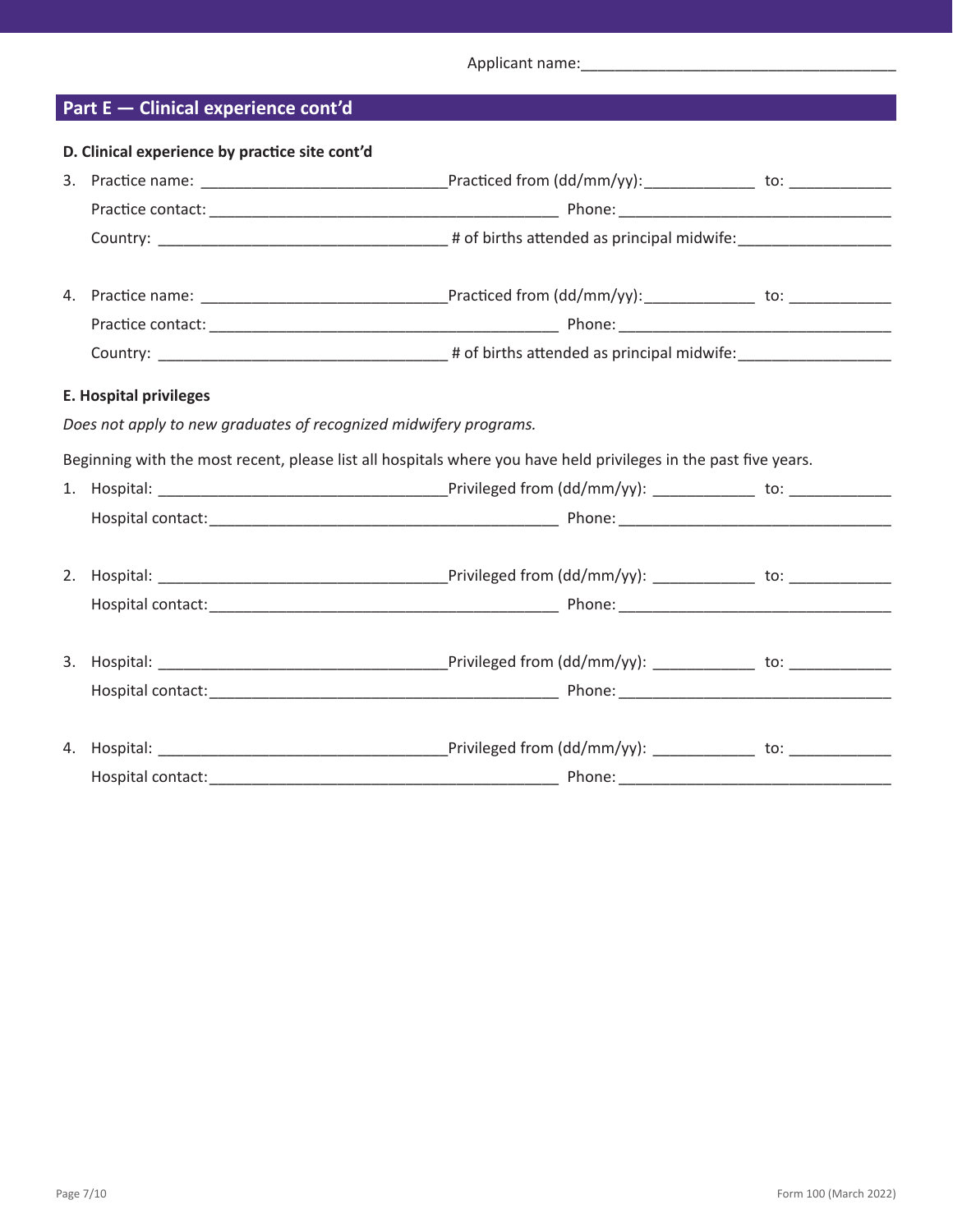Applicant name:\_\_\_\_\_\_\_\_\_\_\_\_\_\_\_\_\_\_\_\_\_\_\_\_\_\_\_\_\_\_\_\_\_\_\_\_\_

| <b>Part F - Professional affiliations</b>                                                                                                                                 |  |
|---------------------------------------------------------------------------------------------------------------------------------------------------------------------------|--|
| Have you ever been licensed/certified/registered to practice any other health care professions in British Columbia or<br>any other jurisdictions?<br>$\Box$ Yes $\Box$ No |  |
| If yes, please list all health care regulatory bodies and professional associations where you have ever been a registrant/<br>member:                                     |  |
|                                                                                                                                                                           |  |
|                                                                                                                                                                           |  |
|                                                                                                                                                                           |  |
|                                                                                                                                                                           |  |
|                                                                                                                                                                           |  |
|                                                                                                                                                                           |  |
|                                                                                                                                                                           |  |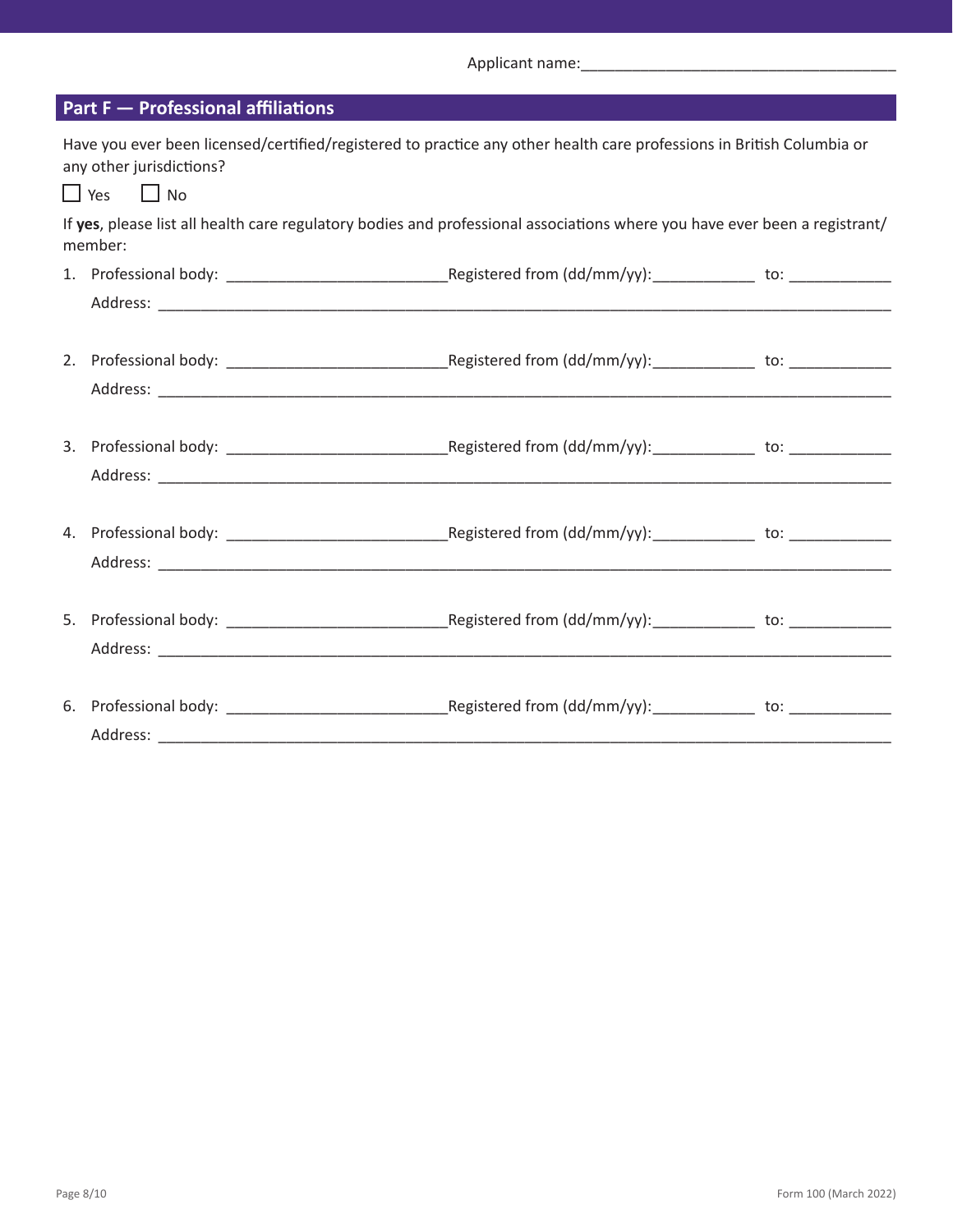#### **Part G — Disclosure of past proceedings**

*In accordance with BCCNM bylaws, to apply for registration or reinstatement of registration you must disclose all information that relates to you and your practice of midwifery or a health profession corresponding to midwifery in another jurisdiction, or is otherwise relevant to the safe and ethical practice of midwifery, regardless of where the event took place.*

Do any of the following situations apply to you?

| Yes        | $\Box$ No | A finding of professional misconduct, incompetence or incapacity by a regulatory authority <sup>8</sup> .                                         |
|------------|-----------|---------------------------------------------------------------------------------------------------------------------------------------------------|
| Yes        | $\Box$ No | An investigation in progress with a regulatory authority.                                                                                         |
| Yes        | $\Box$ No | A reprimand or imposition of conditions or educational requirements by a regulatory authority as<br>a result of a complaint.                      |
| Yes        | No        | An agreement to an undertaking made by consent with a regulatory authority.                                                                       |
| Yes        | $\Box$ No | A dismissal for cause by an employer.                                                                                                             |
| Yes        | $\Box$ No | A denial of registration by a regulatory authority.                                                                                               |
| Yes        | $\Box$ No | A voluntary resignation of registration on the request or advice of a regulatory authority.                                                       |
| Yes        | $\Box$ No | Any verdict and recommendations of a coroner's investigation, inquiry or inquest.                                                                 |
| $\Box$ Yes | $\Box$ No | A coroner's investigation, inquiry or inquest in progress.                                                                                        |
| Yes        | $\Box$ No | A denial, suspension, restriction or modification of hospital admitting privileges or a permit to<br>practice.                                    |
| $\Box$ Yes | $\Box$ No | A voluntary resignation of hospital privileges on the request or advice of a hospital or health<br>authority administration.                      |
| Yes        | $\Box$ No | A professional insurance claim.                                                                                                                   |
| Yes        | $\Box$ No | Any pending civil or criminal action, notice of claim or settlement or judgement in any civil or<br>criminal proceeding to which you are a party. |
| Yes        | $\Box$ No | A conviction for any federal or provincial offence.                                                                                               |
| Yes        | No        | A physical or mental ailment, an emotional disturbance or an addiction to alcohol or drugs that<br>impairs your ability to practice midwifery.    |

**If you checked Yes to any of the above,** list on a separate piece of paper all incidents that relate to the relevant disclosure requirement. Include the nature of complaint or incident, the date of the incident, names and addresses of individuals, institutions, agencies or professional organizations involved, the jurisdiction where the incident occurred and any findings and outcomes. Also where applicable include a comprehensive summary addressing what you learned and the ways in which any deficits in ethics, clinical practice or preparation revealed by the matters disclosed have been remedied.

**Failure to disclose any information of any previous, present, or pending matter may result in your application being rejected or revocation of your certificate to practice.**

<sup>8 &</sup>quot;Regulatory authority" means a regulatory college, professional association or governmental body that regulates a profession.